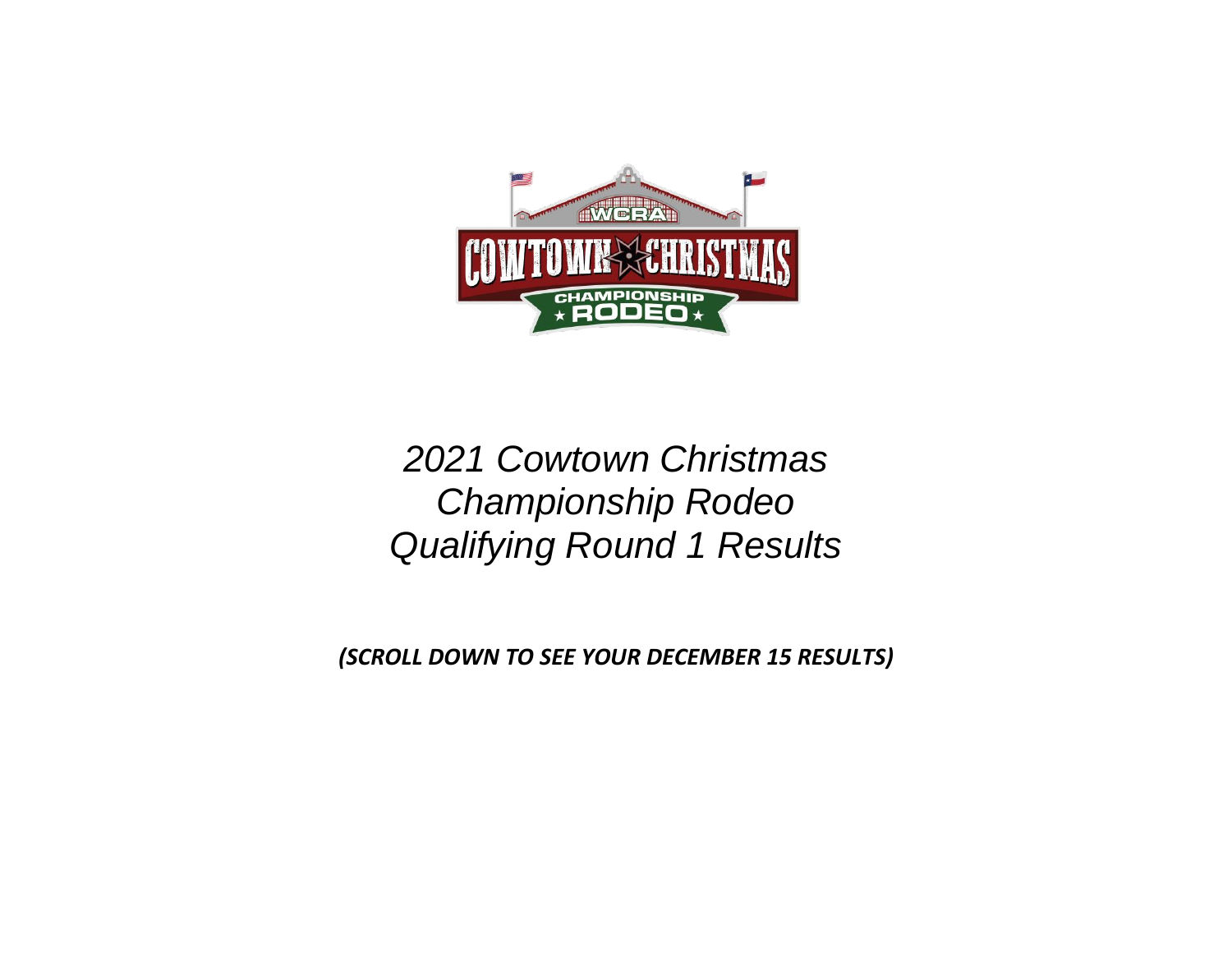### **Cowtown Christmas Championship Rodeo Bareback Riding**



Rodeo:

**Fort Worth, TX starting: Dec 15, 2021 ending Dec 18, 2021**

Perf: 1st Performance Wednesday Night

| Athlete Name          | Hometown              | Draw           | <b>BOT</b> |              |   |            | Score   Place   Round Money   Advancing to Showdown Round |
|-----------------------|-----------------------|----------------|------------|--------------|---|------------|-----------------------------------------------------------|
| KENNY HAWORTH         | OROFINO, ID           | 213MR          |            | 83           |   | \$1,600.00 |                                                           |
| <b>BRADLEE MILLER</b> | <b>HUNTSVILLE, TX</b> | 311 MR         |            | 80           |   | \$1,200.00 |                                                           |
| <b>COLTON CLEMENS</b> | BLACKFOOT, ID         | 001 MR         |            | 78           |   | \$600.00   |                                                           |
| <b>ANDREW RUTH</b>    | LIVERMORE, CA         | 42 DR          |            | 78           |   | \$600.00   |                                                           |
| ICHAD RUTHERFORD      | LAKE CHARLES, LA      | 504 MR         |            | 77.5         |   |            |                                                           |
| MARVIN ALDERMAN       | KISSIMMEE, FL         | <b>144 TNT</b> | 6.41       | $\mathbf{0}$ | 6 |            |                                                           |
| <b>RUBEN SAUCEDO</b>  | <b>FRANKFORT, IL</b>  | 405 DR         | 4.95       | 0            |   |            |                                                           |
| <b>EVAN BETONY</b>    | <b>TONALEA, AZ</b>    | 6 MR           |            | <b>TON</b>   |   |            |                                                           |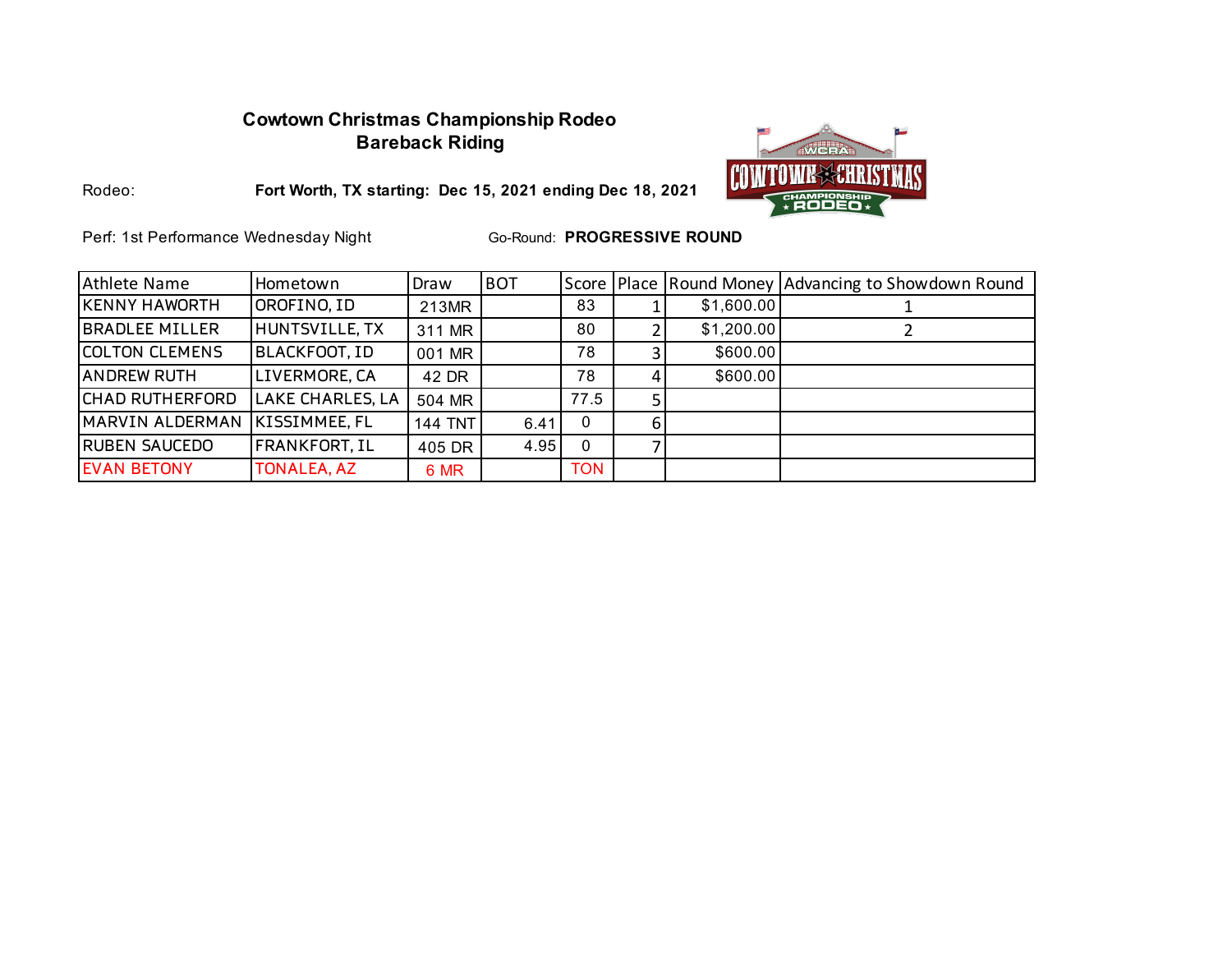### **Cowtown Christmas Championship Rodeo Steer Wrestling**



Rodeo:

**Fort Worth, TX starting: Dec 15, 2021 ending Dec 18, 2021**

Perf: 1st Performance Wednesday Night

| Athlete Name             | Hometown                  | Draw | Time |   |            | Place Round Money Advancing to Showdown Round |
|--------------------------|---------------------------|------|------|---|------------|-----------------------------------------------|
| <b>AUGUSTUS FRANZEN</b>  | <b>KEARNEY, NE</b>        | 120  | 4.78 | 1 | \$1,600.00 |                                               |
| <b>CASH ROBB</b>         | ALTONAH, UT               | 5    | 6.03 | 2 | \$1,200.00 |                                               |
| IJEFFREY BORISKI         | <b>COLLEGE STATION TX</b> | 704  | 6.45 | 3 | \$800.00   |                                               |
| <b>RYAN SHUCBURGH</b>    | INNISFAIL, AB             | 694  | 7.54 | 4 | \$400.00   |                                               |
| <b>TYLER RAVENSCROFT</b> | NENZEL, NE                | 706  | 8.25 | 5 |            |                                               |
| <b>TYLER WAGUESPACK</b>  | <b>GONZALES, LA</b>       | 730  | 8.73 | 6 |            |                                               |
| <b>MASON COUCH</b>       | CASSVILLE, MO             | 702  | 100  |   |            |                                               |
| <b>SHANE FREY</b>        | DUNCAN, OK                | 745  | 100  | 8 |            |                                               |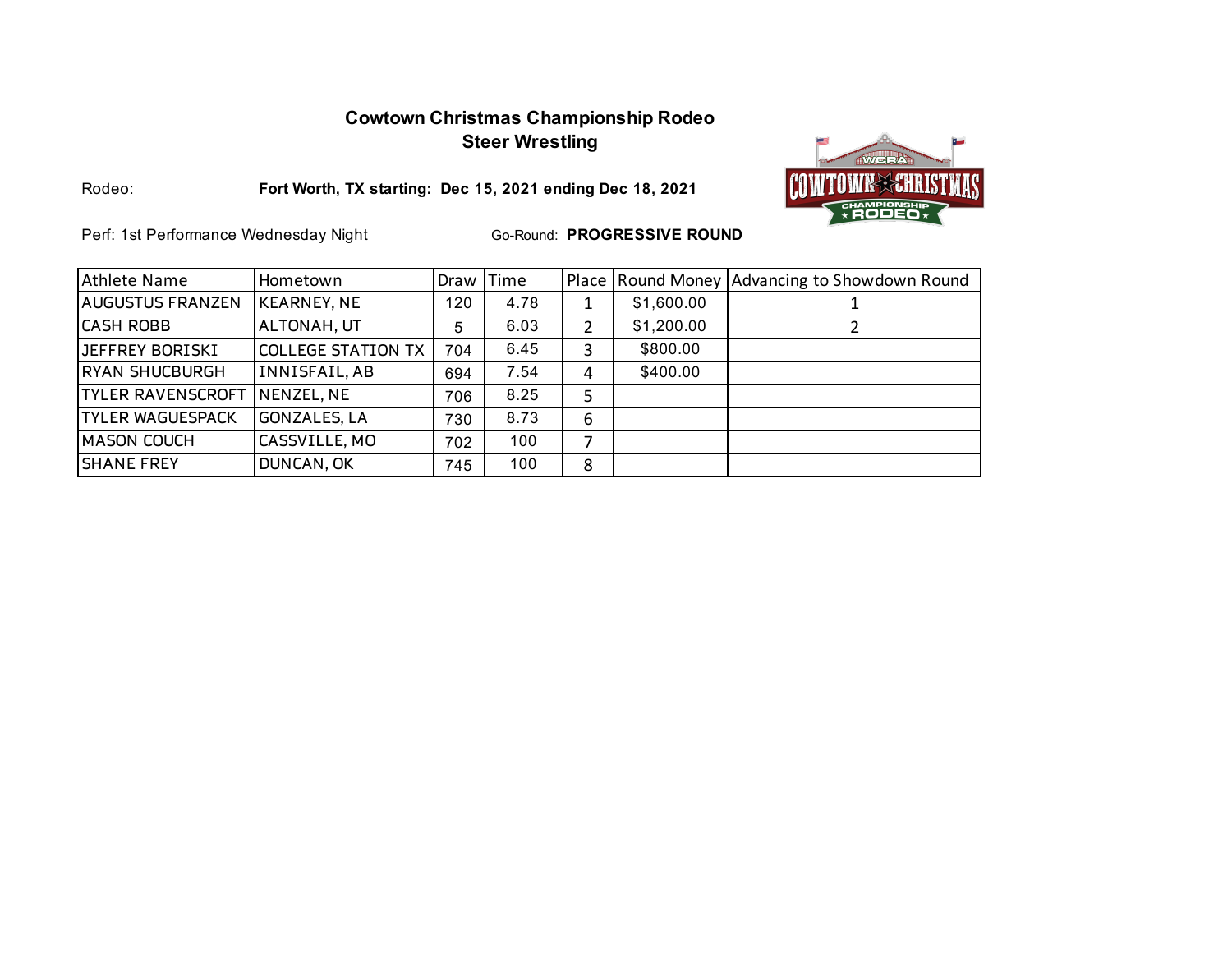# **Cowtown Christmas Championship Rodeo Team Roping**



Rodeo:

**Fort Worth, TX starting: Dec 15, 2021 ending Dec 18, 2021**

Perf: 1st Performance Wednesday Night

| Athlete Name           | Hometown            | Draw | <b>Time</b> |   |            | Place Round Money Advancing to Showdown Round |
|------------------------|---------------------|------|-------------|---|------------|-----------------------------------------------|
| KALEB DRIGGERS /       | STEPHENVILLE, TX/   |      |             |   |            |                                               |
| <b>JUNIOR NOGUEIRA</b> | <b>LIPAN TX</b>     | 775  | 4.69        | 1 | \$1,600.00 | <b>SEEDED</b>                                 |
| CODY SNOW/             | STEPHENVILLE, TX/   |      |             |   |            |                                               |
| <b>WESLEY THORP</b>    | STEPHENVILLE, TX    | 798  | 5.31        | 2 | \$1,200.00 | 1                                             |
| <b>JASON BURSON/</b>   | <b>SEALY TX/</b>    |      |             |   |            |                                               |
| <b>COREY HENDRICK</b>  | <b>BEDIAS, TX</b>   | 774  | 5.33        | 3 | \$800.00   | $\overline{2}$                                |
| RENO STOEBNER/         | STEPHENVILLE, TX /  |      |             |   |            |                                               |
| <b>COLTON BRITTAN</b>  | <b>ROCKWALL, TX</b> | 780  | 5.52        | 4 | \$400.00   |                                               |
| ZACHARY KILGUS/        | STEPHENVILLE, TX/   |      |             |   |            |                                               |
| <b>JAKE EDWARDS</b>    | FORT ANN, NY        | 776  | 5.74        | 5 |            |                                               |
| BILLY BOB BROWN/       | CARBON, TX/         |      |             |   |            |                                               |
| <b>LUCAS FALCONER</b>  | NORMANGEE, TX       | 783  | 10.5        | 6 |            |                                               |
| LANE IVY/              | SANTO, TX/          |      |             |   |            |                                               |
| <b>JAKE LONG</b>       | MORGAN MILL, TX     | 785  | 100         | 7 |            |                                               |
| <b>CLINT SUMMERS/</b>  | LAKE CITY, FL /     |      |             |   |            |                                               |
| <b>ROSS ASHFORD</b>    | LOTT, TX            | 768  | 100         | 8 |            |                                               |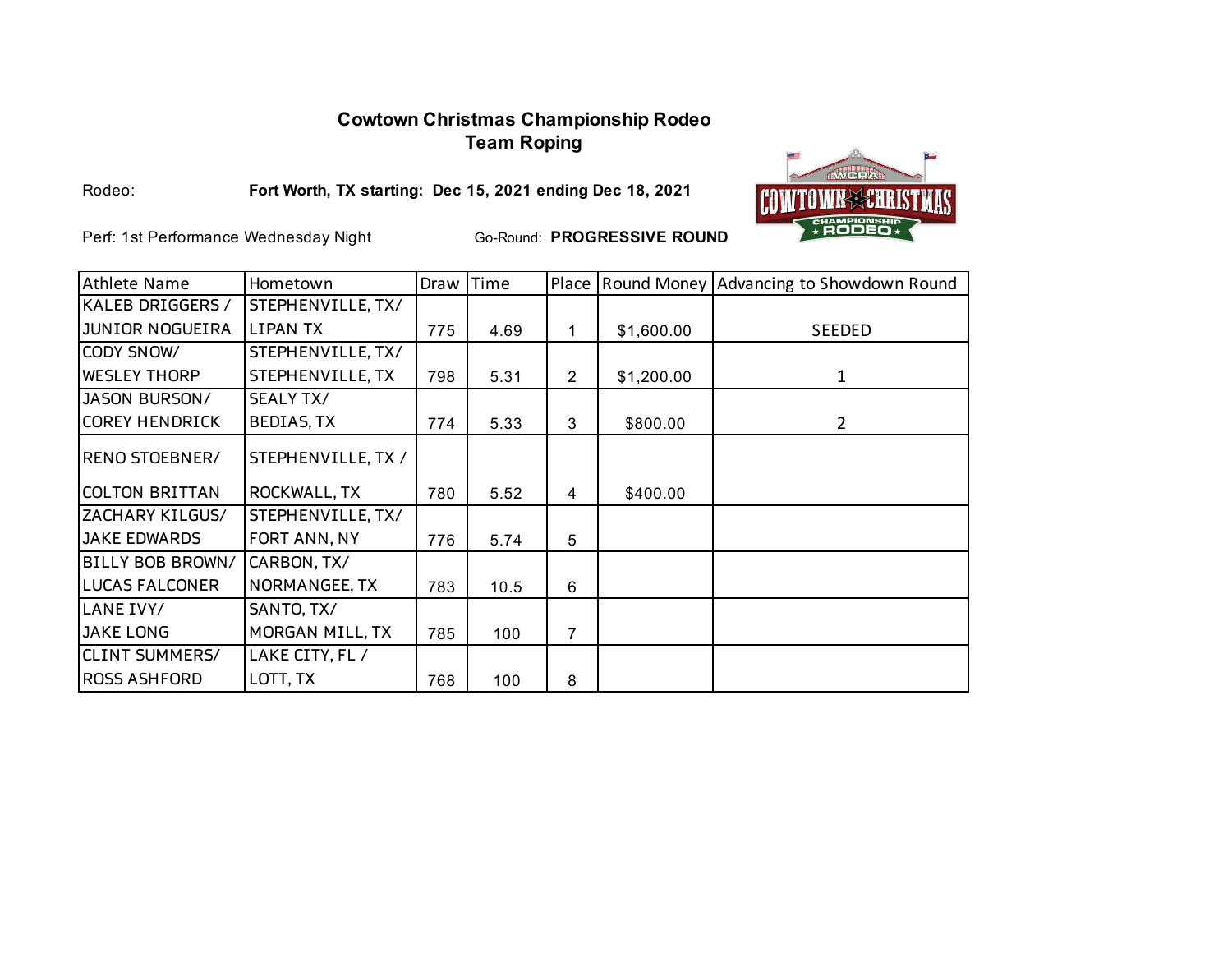### **Cowtown Christmas Championship Rodeo Saddle Bronc Riding**



**Fort Worth, TX starting: Dec 15, 2021 ending Dec 18, 2021**

Perf: 1st Performance Wednesday Night

Rodeo:

| Athlete Name               | Hometown                   | Draw          | <b>BOT</b> |          |    |            | Score   Place   Round Money   Advancing to Showdown Round |
|----------------------------|----------------------------|---------------|------------|----------|----|------------|-----------------------------------------------------------|
| JACOBS CRAWLEY             | <b>BOERNE, YX</b>          | 194 DR        |            | 85.5     |    | \$1,600.00 |                                                           |
| <b>CASH WILSON</b>         | <b>WALL, SD</b>            | <b>T89 DR</b> |            | 84       |    | \$1,200.00 |                                                           |
| DAMIAN BRENNAN             | INJUNE, QUEENSLAND         | 43 MR         |            | 79.5     |    | \$800.00   |                                                           |
| MASON LAVIOLETTE RAYNE, LA |                            | 614 DR        |            | 76.5     | 41 | \$400.00   |                                                           |
| DALTON KINGERY             | NAVASOTA, TX               | 2 MR          |            | 75.5     |    |            |                                                           |
| <b>ANDREW HARRIS</b>       | <b>COMMERCE, TX</b>        | 226 MR        |            | 73       | 6  |            |                                                           |
| <b>WACEY HATHCOCK</b>      | <b>SULPHUR SPRINGS, TX</b> | $-1$ DR       |            | 66.00    |    |            |                                                           |
| <b>NICK LADUKE</b>         | <b>WHITESBORO, TX</b>      | <b>40 TNT</b> | 7.48       | $\Omega$ | 81 |            |                                                           |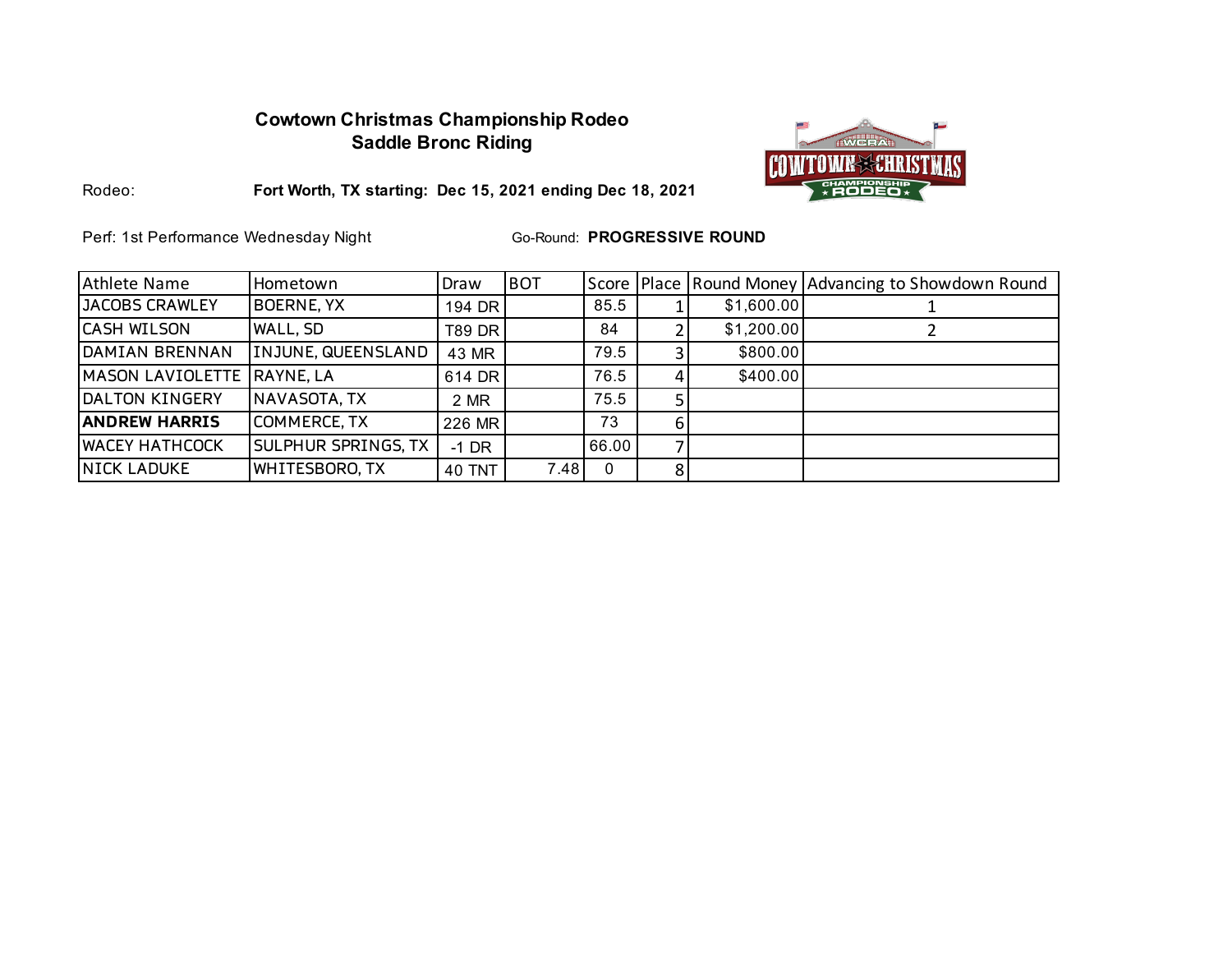# **Cowtown Christmas Championship Rodeo Tie-Down Roping**



**Fort Worth, TX starting: Dec 15, 2021 ending Dec 18, 2021**

Perf: 1st Performance Wednesday Night

Rodeo:

| Athlete Name                | Hometown       | Draw | Time |   |            | Place Round Money Advancing to Showdown Round |
|-----------------------------|----------------|------|------|---|------------|-----------------------------------------------|
| <b>CY EAMES</b>             | GOODING, ID    | 18   | 8.22 |   | \$1,600.00 |                                               |
| RILEY WAKEFIELD O'NEILL, NE |                | 59   | 8.32 |   | \$1,200.00 |                                               |
| <b>MCKADE WICKETT</b>       | MULDROW, OK    | 63   | 8.39 |   | \$800.00   |                                               |
| JUD NOWOTNY                 | LA VERNIA, TX  | 72   | 9.08 |   | \$400.00   |                                               |
| MAX HOGE                    | PINGREE, ID    | 61   | 13   |   |            |                                               |
| <b>KODY MAHAFFEY</b>        | SWEETWATER, TX | 43   | 100  | 6 |            |                                               |
| JODY GREEN                  | ADA, OK        | 6    | 100  |   |            |                                               |
| <b>MYLES KENZY</b>          | IONA, SD       | 49   | 100  | 8 |            |                                               |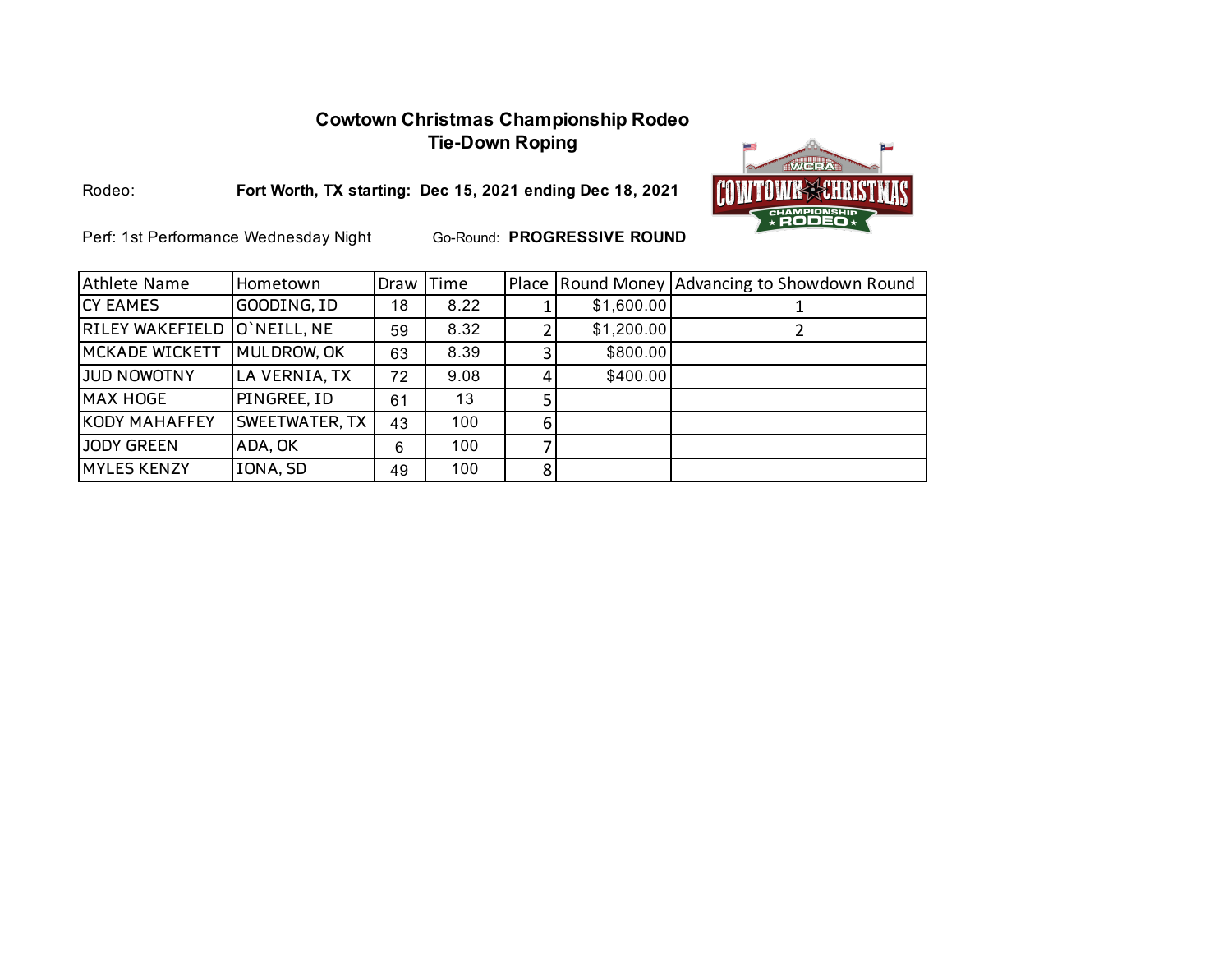# **Cowtown Christmas Championship Rodeo Breakaway Roping**



**Fort Worth, TX starting: Dec 15, 2021 ending Dec 18, 2021**

Perf: 1st Performance Wednesday Night

Rodeo:

| Athlete Name           | Hometown                | Draw | <b>Time</b> |   |            | Place Round Money Advancing to Showdown Round |
|------------------------|-------------------------|------|-------------|---|------------|-----------------------------------------------|
| <b>HOPE THOMPSON</b>   | <b>ABILENE, TX</b>      | 88   | 2.69        |   | \$1,600.00 |                                               |
| <b>LARI DEE GUY</b>    | <b>ABILENE, TX</b>      | 67   | 2.99        |   | \$1,200.00 |                                               |
| <b>CADEE WILLIAMS</b>  | <b>BELGRADE, MT</b>     | 92   | 3.28        | 0 | \$800.00   |                                               |
| <b>BRYANA LEHRMANN</b> | LEXINGTON, TX           | 138  | 7.02        |   | \$400.00   |                                               |
| <b>RYLIE EDENS</b>     | HILLSBORO, TX           | 116  | 100         |   |            |                                               |
| <b>JULIE JOHNSON</b>   | <b>PACKSADDLE, OK</b>   | 24   | 100         |   |            |                                               |
| <b>AVERY LANDRY</b>    | ARNAUDVILLE, LA         | 136  | 100         |   |            |                                               |
| <b>JJ HAMPTON</b>      | <b>STEPHENVILLE, TX</b> | 75   | 100         | 8 |            |                                               |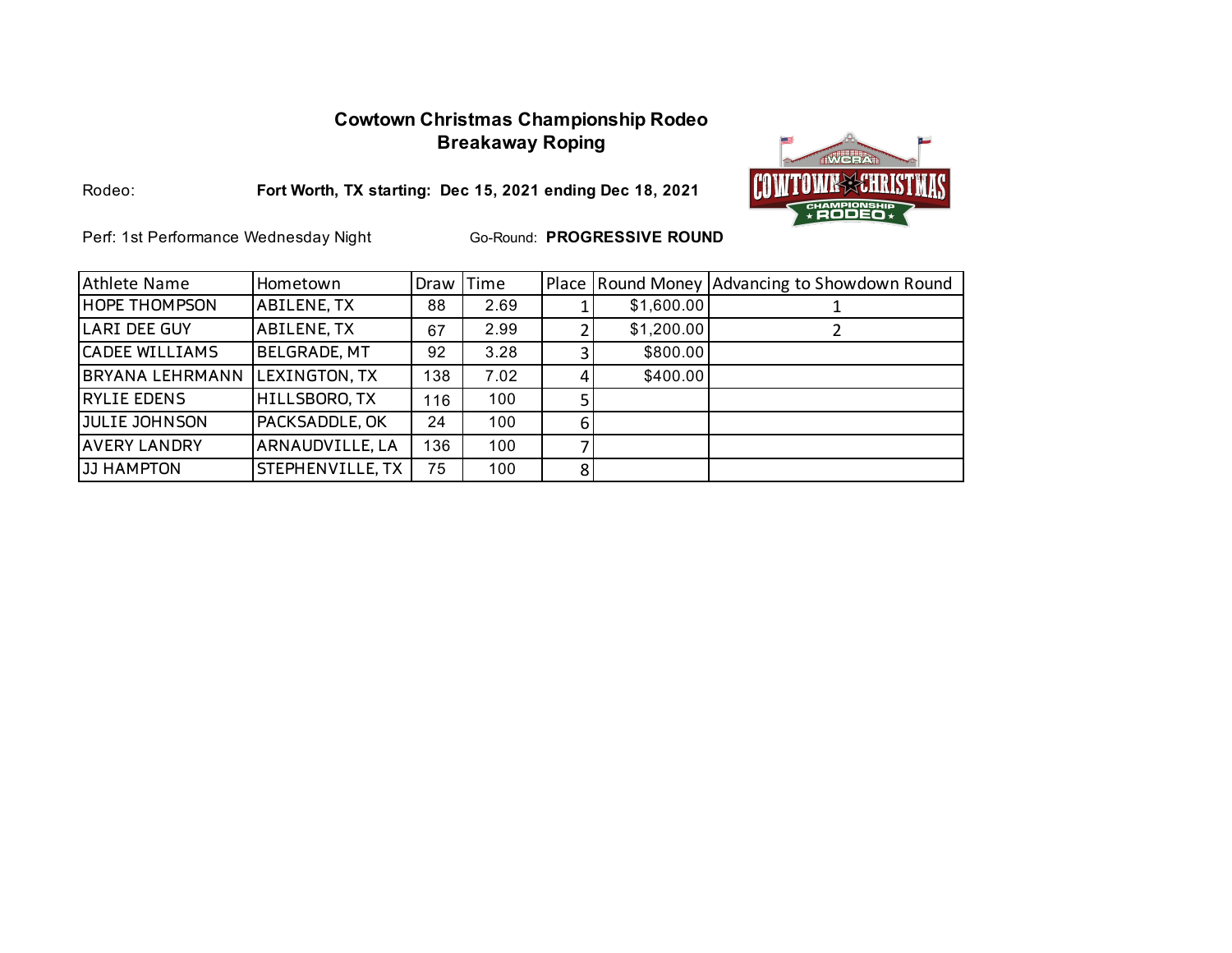## **Cowtown Christmas Championship Rodeo Barrel Racing**



Rodeo:

**Fort Worth, TX starting: Dec 15, 2021 ending Dec 18, 2021**

Perf: 1st Performance Wednesday Night **Base Community** Go-Round: **PROGRESSIVE ROUND** 

Go-Round:

| Athlete Name           | Hometown               | Time  | Place          |            | Round Money Advancing to Showdown Round |
|------------------------|------------------------|-------|----------------|------------|-----------------------------------------|
| ARI-ANNA FLYNN         | <b>CHARLESTON, AR</b>  | 13.53 |                | \$1,600.00 |                                         |
| <b>SHERRI BARNES</b>   | PILOT POINT, TX        | 13.78 |                | \$1,200.00 |                                         |
| <b>CHARLIE MAASS</b>   | GIDDINGS, TX           | 14.03 |                | \$800.00   |                                         |
| KAITLYN PRENTICE       | <b>BOKCHITO, OK</b>    | 14.14 |                | \$400.00   |                                         |
| <b>RYANN PEDONE</b>    | SUNSET, TX             | 18.53 |                |            |                                         |
| <b>IMINDY HOLLOWAY</b> | MINERAL WELLS, TX      | 18.89 | 6              |            |                                         |
| <b>ABBY PURSIFULL</b>  | <b>ARTHUR CITY, TX</b> | 19.18 |                |            |                                         |
| <b>LAURA MOTE</b>      | LLANO, TX              | 19.31 | 8 <sup>1</sup> |            |                                         |